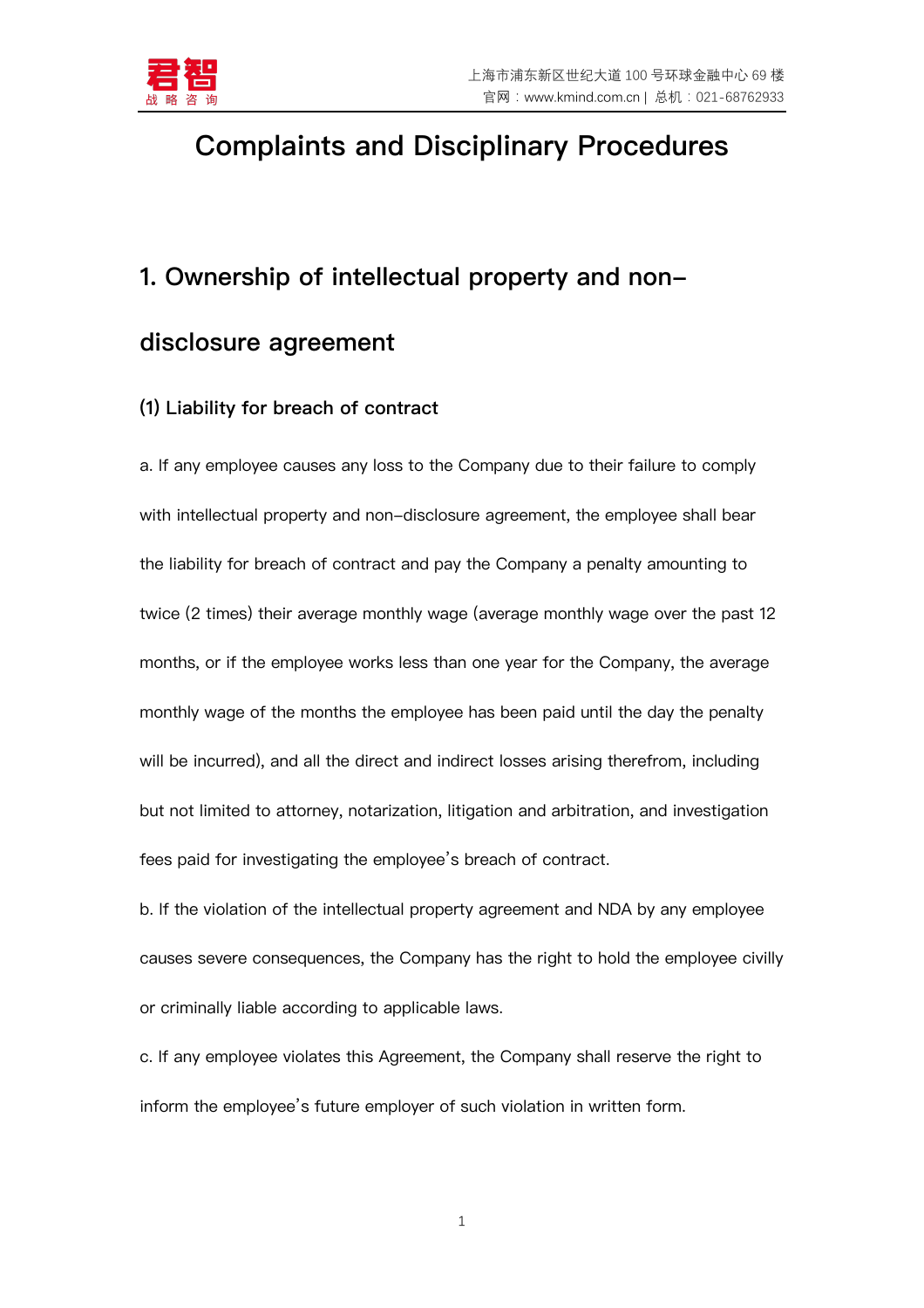

### **2. Non-compete agreement**

#### **(1) Liability for breach of contract**

a. If any employee causes the Company to be accused by any third party of contributory infringement due to the employee's breach of any non-compete or similar agreements they signed with the third party before their employment relationship with the Company, the employee shall bear all the legal and economic liabilities arising therefrom.

b. If any employee violates the non-compete and related obligations, they shall pay to the Company liquidated damages amounting to five (5) times the total noncompete compensation agreed and all the direct and indirect losses arising therefrom if any.

c. If any employee violates any other obligations or statements under the noncompete agreement, the employee shall pay for all the direct and indirect losses arising therefrom.

d. If any employee breaches or infringes their contract, the Company shall have the right to directly deduct from the employee's salary, bonus, compensation or other incomes the liquidated damages/indemnification payment for such breach or contract and infringement behavior after informing the employee of such liquidated damages/indemnification payment, and claim compensation from the employee until the liquidated damages/indemnification payment is settled.

#### **(2) Dispute resolution**

2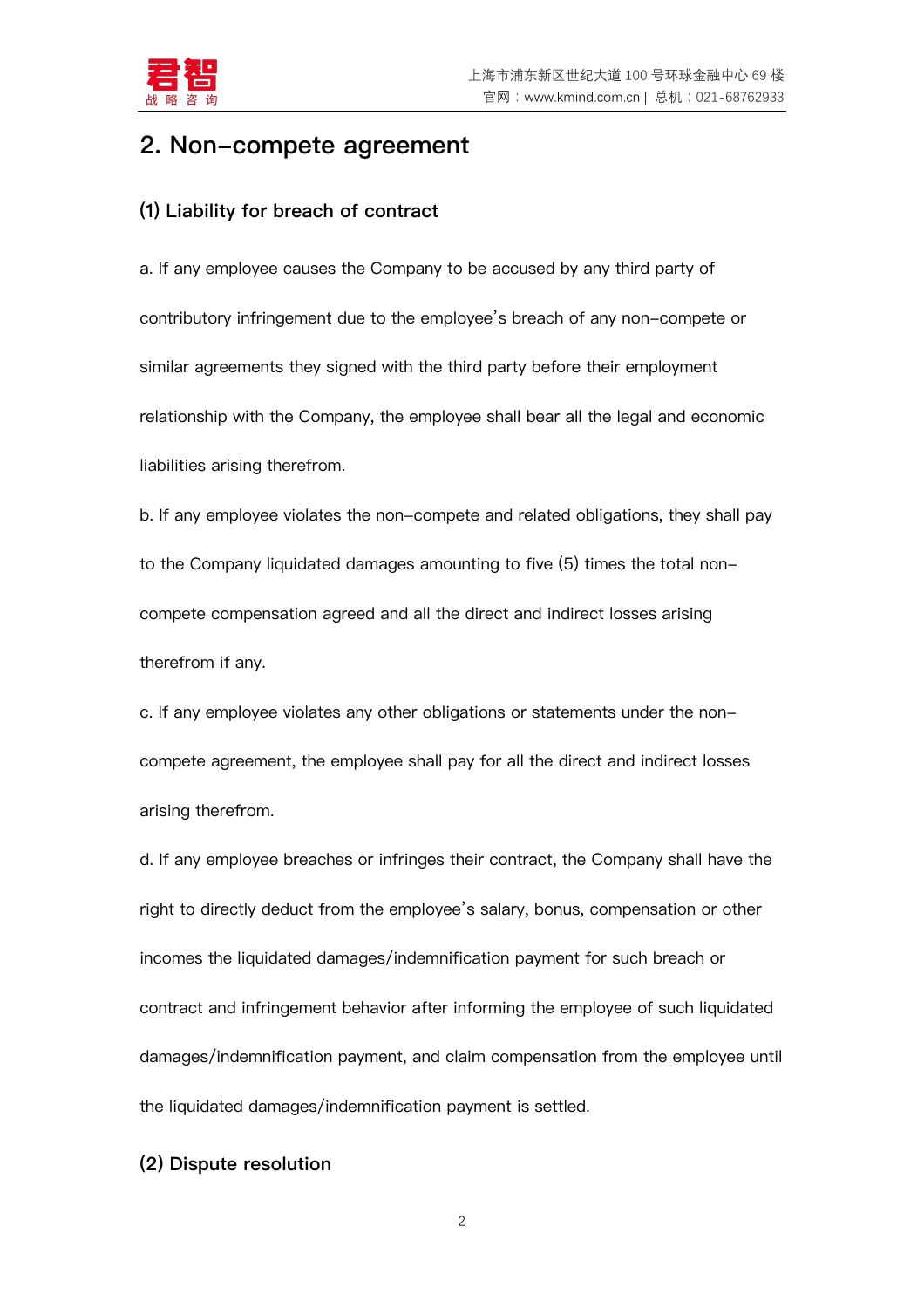

Any dispute arising from non-compete agreement shall be resolved by the Company and employees through friendly negotiation. If the dispute fails to be resolved through negotiation, either party may submit the dispute to the China International Economic and Trade Arbitration Commission for arbitration pursuant to the arbitral rules then effective of such arbitration institution. The place of arbitration shall be Beijing, the arbitral tribunal shall be composed of three arbitrators, and the arbitration award shall be final and shall have binding force upon all the parties. If the arbitration tribunal refuses to enforce any provision (or part of it) under the non-compete agreement, the unenforceable provision will be excluded from the agreement to ensure the effectiveness of the rest of the agreement. If the time, territory and scope of employee obligations under the non-compete agreement exceed the corresponding limits permitted by applicable laws, such time, territory and scope stipulated under the agreement shall be changed to the upper limit of the time, territory and scope limits permitted by the laws.

### **3. Code of conduct and red-line rules**

1. Every member of a project team shall strictly abide by the code of conduct and discipline required by the project. The project leader must inform team members of such code of conduct and discipline, and supervise them to act accordingly. If any violation occurs, the project leader shall ensure a timely correction of such violation before any internal and external adverse effect is produced;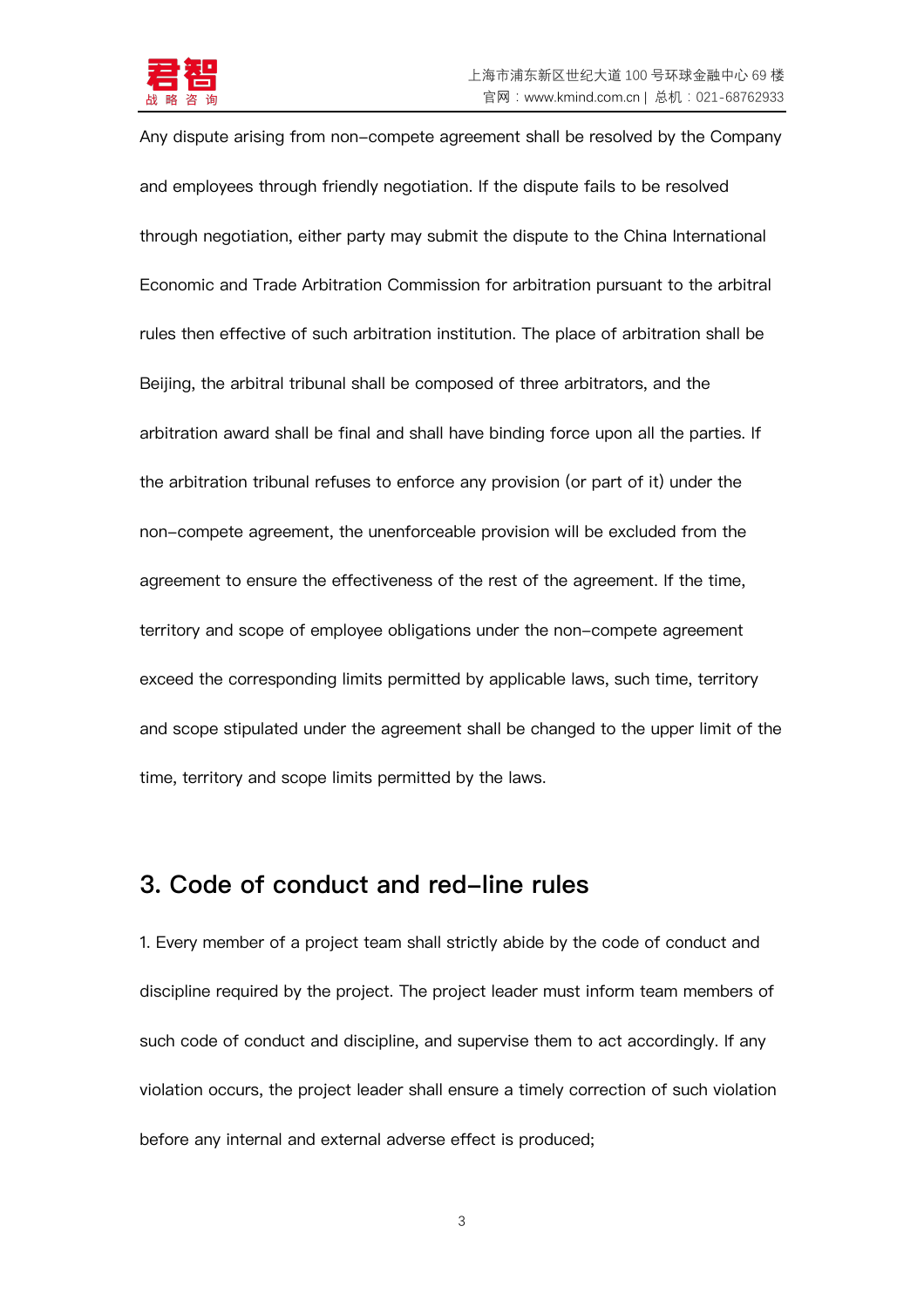2. Any violation of the Company's red line rules by employees, once confirmed, is considered a serious breach of discipline and shall lead to termination of employment. The employee responsible for the breach of discipline shall be held solely accountable for losses and damages arising therefrom.

## **4. Recruitment policy**

To be formally employed by the Company, candidates shall:

(1) Meet the basic conditions and professional knowledge and skill requirements for

employment;

(2) Pass either Business Reasoning Test or Emotional Intelligent Test (for both tests,

a score below 4 is considered a fail).

(3) Be evaluated by all the interviewers in every round of the interviews as qualified to be employed.

## **5. Business negotiation**

Business negotiation shall be carried out in strict conformity with the Company's negotiation process. Employees shall prepare supporting materials for negotiation in advance, complete certain negotiation objectives set for each round of the negotiation, and produce relevant documents required, to establish a solid foundation for further cooperation. Any losses or damages due to any employee's careless work shall be borne by the employee.